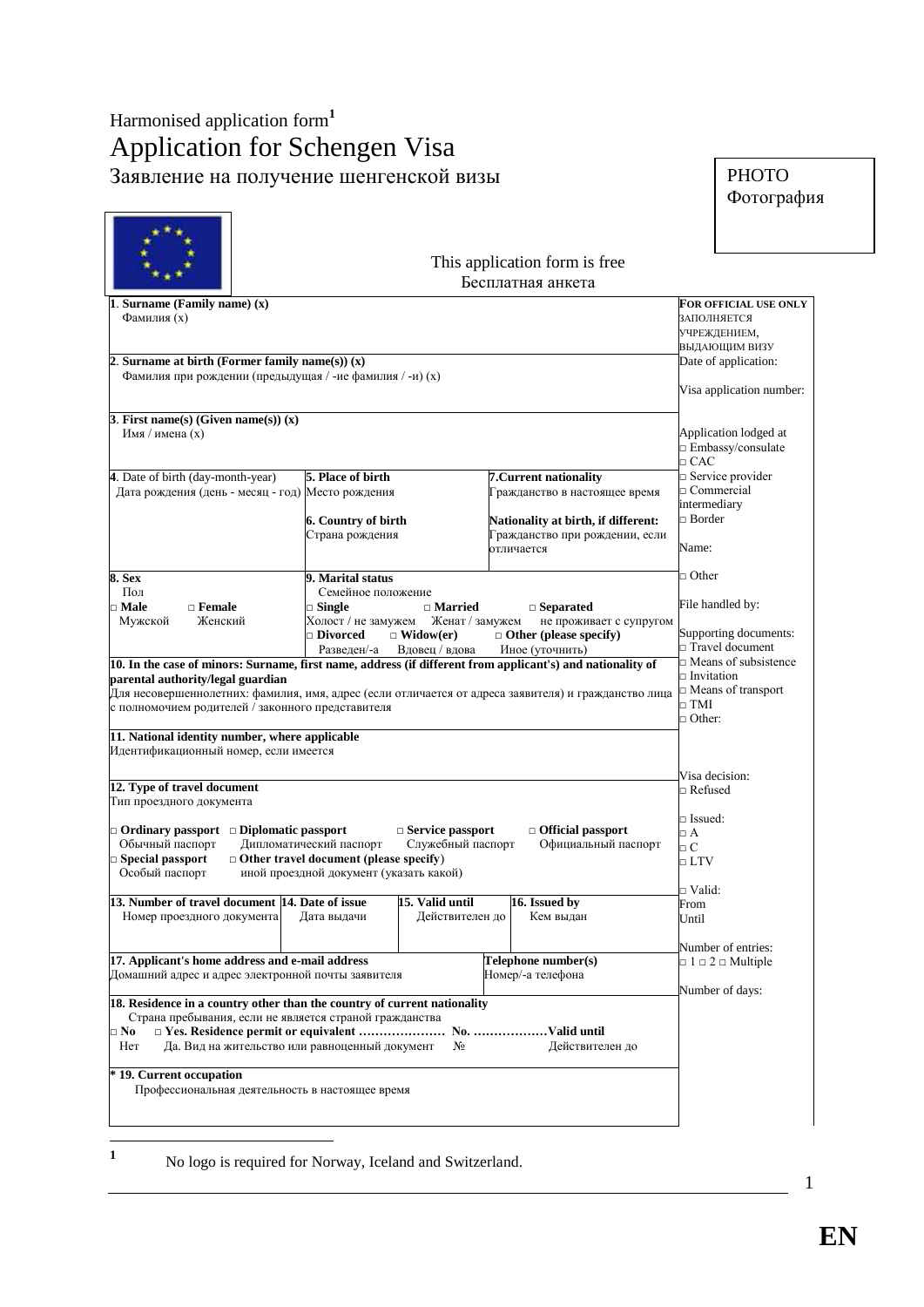| 20. Employer and employer's address and telephone number. For students, name and address of<br>educational establishment.<br>Работодатель; адрес и телефон работодателя. Для студентов, школьников – название и адрес учебного<br>заведения.                                                                                                                                                                      |                                                                                                                                                                                                                                                                                                                                                                                                                                                                                             |  |
|-------------------------------------------------------------------------------------------------------------------------------------------------------------------------------------------------------------------------------------------------------------------------------------------------------------------------------------------------------------------------------------------------------------------|---------------------------------------------------------------------------------------------------------------------------------------------------------------------------------------------------------------------------------------------------------------------------------------------------------------------------------------------------------------------------------------------------------------------------------------------------------------------------------------------|--|
| 21. Main purpose(s) of the journey:<br>Основная цель/-и поездки<br>$\Box$ Tourism $\Box$ Business $\Box$ Visiting family or friends<br>Туризм<br>Деловая<br>Посещение родственников или друзей<br>$\Box$ Official visit $\Box$ Medical reasons<br>Официальная Лечение<br><b>□ Study </b> □ Transit<br>□ Airport transit                                                                                           | $\Box$ Cultural<br>$\Box$ Sports<br>Спорт<br>Культура<br>$\Box$ Other (please specify)                                                                                                                                                                                                                                                                                                                                                                                                      |  |
| Учеба<br>Транзит<br>Транзит ч. аэропорт<br>22. Member State(s) of destination<br>Страна(ы) назначения                                                                                                                                                                                                                                                                                                             | Иная (указать)<br>23. Member State of first entry<br>Страна первого въезда                                                                                                                                                                                                                                                                                                                                                                                                                  |  |
| 24. Number of entries requested<br>Виза запрашивается для<br>□ Single entry□ Two entries □ Multiple entries<br>Однократного Двукратного<br>Многократного<br>въезда<br>въезда<br>въезда                                                                                                                                                                                                                            | 25. Duration of the intended stay or transit<br>Продолжительность пребывания или транзита<br>Indicate number of days<br>Указать количество дней                                                                                                                                                                                                                                                                                                                                             |  |
| prove this relationship and fill in fields no 34 and 35.<br>заполняют поля 34 и 35.<br>(x) Fields 1-3 shall be filled in in accordance with the data in the travel document.<br>(х) Поля 1-3 заполняются в соответствии с данными проездного документа.<br>26. Schengen visas issued during the past three years<br>Шенгенские визы, выданные за последние три года<br>$\square$ No<br>Her<br>Да. Срок действия с | ascendant) while exercising their right to free movement. Family members of EU, EEA or CH citizens shall present documents to<br>Поля, отмеченные знаком «*», не заполняются членами семьи граждан Европейского Союза, Европейского Экономического<br>Пространства или Швейцарии (супруг/-а, дети или экономически зависимые родственники по восходящей линии), при<br>осуществлении своего права на свободное передвижение, должны предоставить документы, подтверждающие родство, и<br>до |  |
| 27. Fingerprints collected previously for the purpose of applying for a Schengen visa<br>Отпечатки пальцев, предоставленные ранее при подаче заявки на получение шенгенской визы<br>Date, if known<br>Her<br>Дата, если известна<br>Да                                                                                                                                                                            |                                                                                                                                                                                                                                                                                                                                                                                                                                                                                             |  |
| 28. Entry permit for the final country of destination, where applicable<br>Разрешение на въезд в страну конечного следования, если необходимо<br>Кем вылано<br>Действительно с                                                                                                                                                                                                                                    | до                                                                                                                                                                                                                                                                                                                                                                                                                                                                                          |  |
| 29. Intended date of arrival in the Schengen area<br>30. Intended date of departure from the Schengen area<br>Предполагаемая дата выезда из шенгенской зоны<br>Предполагаемая дата въезда в шенгенскую зону                                                                                                                                                                                                       |                                                                                                                                                                                                                                                                                                                                                                                                                                                                                             |  |
| temporary accommodation(s) in the Member State(s)<br>Шенгенского соглашения.                                                                                                                                                                                                                                                                                                                                      | * 31. Surname and first name of the inviting person(s) in the Member State(s). If not applicable, name of hotel(s) or<br>Фамилия/-и, имя (имена) лица, приглашающего в государство/-а Шенгенского соглашения. В случае отсутствия<br>такового – название гостиницы (гостиниц) или адрес /-а временного пребывания на территории государств-участников                                                                                                                                       |  |
| Address and e-mail address of inviting person(s)/hotel(s)/temporary<br>accommodation(s)<br>Адрес и адрес электронной почты приглашающего лица (лиц) /<br>гостиницы (гостиниц) / места (мест) временного пребывания                                                                                                                                                                                                | <b>Telephone and telefax</b><br>Телефон и факс                                                                                                                                                                                                                                                                                                                                                                                                                                              |  |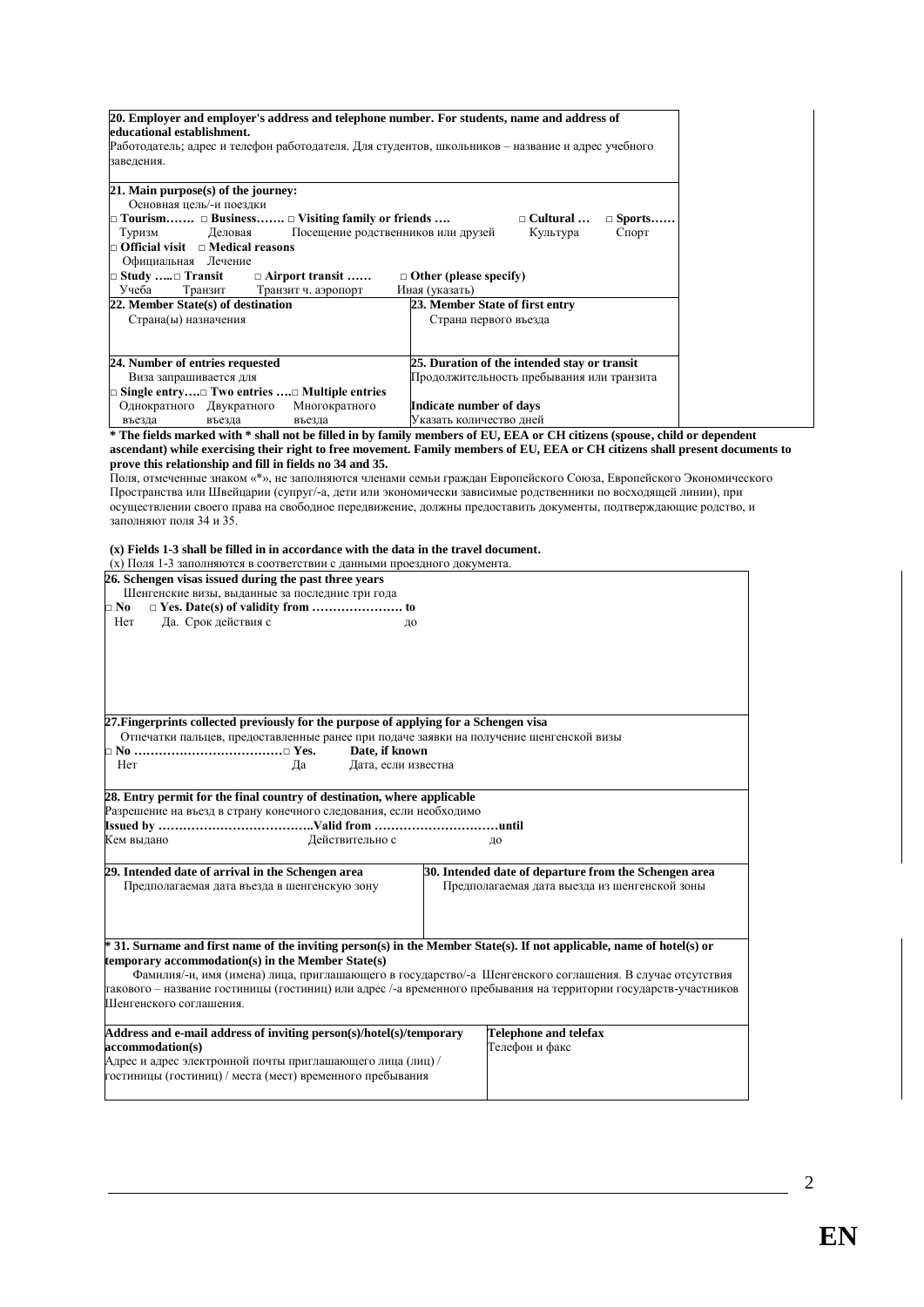| *32. Name and address of inviting company/organisation<br>Название и адрес приглашающей компании / организации                                                                                                         | Telephone and telefax of company/organisation<br>Телефон и факс компании / организации |                                                                                                    |  |  |  |
|------------------------------------------------------------------------------------------------------------------------------------------------------------------------------------------------------------------------|----------------------------------------------------------------------------------------|----------------------------------------------------------------------------------------------------|--|--|--|
|                                                                                                                                                                                                                        |                                                                                        |                                                                                                    |  |  |  |
| Surname, first name, address, telephone, telefax, and e-mail address of contact person in company/organisation<br>Фамилия, имя, адрес, телефон, факс и адрес электронной почты контактного лица компании / организации |                                                                                        |                                                                                                    |  |  |  |
|                                                                                                                                                                                                                        |                                                                                        |                                                                                                    |  |  |  |
| *33. Cost of travelling and living during the applicant's stay is covered<br>Расходы заявителя на проезд и во время пребывания оплачивает                                                                              |                                                                                        |                                                                                                    |  |  |  |
|                                                                                                                                                                                                                        |                                                                                        |                                                                                                    |  |  |  |
| $\square$ by the applicant himself/herself                                                                                                                                                                             |                                                                                        | $\Box$ by a sponsor (host, company, organisation), please specify                                  |  |  |  |
| сам заявитель                                                                                                                                                                                                          |                                                                                        | Спонсор (приглашающее лицо, компания,                                                              |  |  |  |
|                                                                                                                                                                                                                        |                                                                                        | организация), указать                                                                              |  |  |  |
|                                                                                                                                                                                                                        |                                                                                        | □ referred to in field 31 or 32                                                                    |  |  |  |
| <b>Means of support</b>                                                                                                                                                                                                |                                                                                        | Упомянутые в пунктах 31 и 32                                                                       |  |  |  |
| Средства<br>$\Box$ Cash                                                                                                                                                                                                |                                                                                        | $\dots \dots \square$ other (please specify)<br>Иные (указать)                                     |  |  |  |
| Наличные деньги                                                                                                                                                                                                        |                                                                                        |                                                                                                    |  |  |  |
| $\Box$ Traveller's cheques                                                                                                                                                                                             |                                                                                        | <b>Means of support</b>                                                                            |  |  |  |
| Дорожные чеки                                                                                                                                                                                                          | Средства                                                                               |                                                                                                    |  |  |  |
| □ Credit card                                                                                                                                                                                                          | $\Box$ Cash                                                                            |                                                                                                    |  |  |  |
| Кредитная карточка                                                                                                                                                                                                     |                                                                                        | Наличные деньги                                                                                    |  |  |  |
| $\Box$ Pre-paid accommodation                                                                                                                                                                                          |                                                                                        | Accommodation provided                                                                             |  |  |  |
| Предоплачено место проживания                                                                                                                                                                                          |                                                                                        | Обеспечивается место проживания                                                                    |  |  |  |
| $\Box$ Pre-paid transport                                                                                                                                                                                              |                                                                                        | $\Box$ All expenses covered during the stay                                                        |  |  |  |
| Предоплачен транспорт                                                                                                                                                                                                  |                                                                                        | Оплачиваются все расходы во время пребывания                                                       |  |  |  |
| $\Box$ Other (please specify)                                                                                                                                                                                          |                                                                                        | Pre-paid transport                                                                                 |  |  |  |
| Иные (указать)                                                                                                                                                                                                         |                                                                                        | Оплачивается транспорт                                                                             |  |  |  |
|                                                                                                                                                                                                                        |                                                                                        | $\Box$ Other (please specify)                                                                      |  |  |  |
|                                                                                                                                                                                                                        |                                                                                        | Иные (указать)                                                                                     |  |  |  |
| 34. Personal data of the family member who is an EU, EEA or CH citizen<br>Пространства или Швейцарии                                                                                                                   |                                                                                        | Личные данные члена семьи, являющегося гражданином Европейского Союза, Европейского Экономического |  |  |  |
|                                                                                                                                                                                                                        |                                                                                        |                                                                                                    |  |  |  |
| Surname                                                                                                                                                                                                                |                                                                                        | <b>First name(s)</b>                                                                               |  |  |  |
| Фамилия                                                                                                                                                                                                                |                                                                                        | Имя (имена)                                                                                        |  |  |  |
|                                                                                                                                                                                                                        |                                                                                        |                                                                                                    |  |  |  |
| Date of birth                                                                                                                                                                                                          | <b>Nationality</b>                                                                     | Number of travel                                                                                   |  |  |  |
| Дата рождения                                                                                                                                                                                                          | Гражданство                                                                            | document or ID card<br>Номер паспорта или<br>удостоверения личности                                |  |  |  |
| 35. Family relationship with an EU, EEA or CH citizen                                                                                                                                                                  |                                                                                        |                                                                                                    |  |  |  |
|                                                                                                                                                                                                                        |                                                                                        | Родство с гражданином Европейского Союза, Европейского Экономического Пространства или Швейцарии   |  |  |  |
| Супруг/-а<br>Внук/-чка<br>Ребенок                                                                                                                                                                                      | Иждивенец                                                                              |                                                                                                    |  |  |  |
| 36. Place and date                                                                                                                                                                                                     |                                                                                        | 37. Signature (for minors, signature of parental authority/legal                                   |  |  |  |
| Место и дата<br>guardian)                                                                                                                                                                                              |                                                                                        |                                                                                                    |  |  |  |
|                                                                                                                                                                                                                        |                                                                                        | Подпись (для несовершеннолетних - подпись лица с                                                   |  |  |  |
|                                                                                                                                                                                                                        |                                                                                        | полномочиями родителей / законного представителя)                                                  |  |  |  |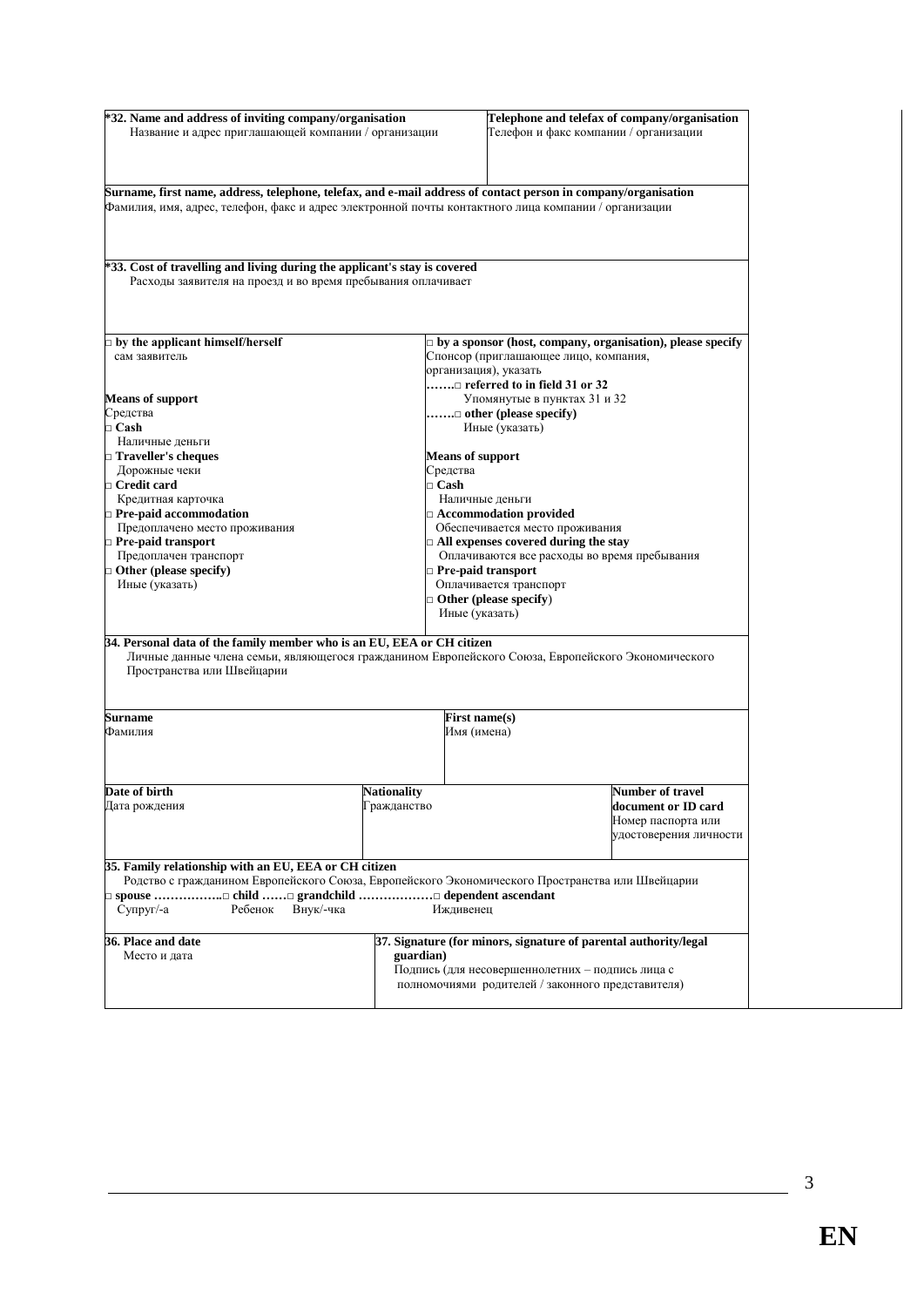**I am aware that the visa fee is not refunded if the visa is refused.**

Я информирован/-а, что в случае отказа в получении визы визовый сбор не возвращается.

**Applicable in case a multiple-entry visa is applied for (cf. field no 24):**

**I am aware of the need to have an adequate travel medical insurance for my first stay and any subsequent visits to the territory of Member States.** Применяется, если запрашивается виза на многократный въезд (см. пункт 24):

Я информирован/а, что для первого моего пребывания и последующих посещений территории стран-участников требуется соответствующая медицинская страховка

**I am aware of and consent to the following: the collection of the data required by this application form and the taking of my photograph and, if applicable, the taking of fingerprints, are mandatory for the examination of the visa application; and any personal data concerning me which appear on the visa application form, as well as my fingerprints and my photograph will be supplied to the relevant authorities of the Member States and processed by those authorities, for the purposes of a decision on my visa application.**

**Such data as well as data concerning the decision taken on my application or a decision whether to annul, revoke or extend a visa issued will be entered into, and stored in the Visa Information System (VIS)**<sup>2</sup> **for a maximum period of five years, during which it will be accessible to the visa authorities and the authorities competent for carrying out checks on visas at external borders and within the Member States, immigration and asylum authorities in the Member States for the purposes of verifying whether the conditions for the legal entry into, stay and residence on the territory of the Member States are fulfilled, of identifying persons who do not or who no longer fulfil these conditions, of examining an asylum application and of determining responsibility for such examination. Under certain conditions the data will be also available to designated authorities of the Member States and to Europol for the purpose of the prevention, detection and investigation of terrorist offences and of other serious criminal offences. The authority of the Member State responsible for processing the data is: FPS Foreign Affairs, Foreign Trade and Development Cooperation rue des Petits Carmes 15, 1000 Brussels Belgium.**

**I am aware that I have the right to obtain in any of the Member States notification of the data relating to me recorded in the VIS and of the Member State which transmitted the data, and to request that data relating to me which are inaccurate be corrected and that data relating to me processed unlawfully be deleted. At my express request, the authority examining my application will inform me of the manner in which I may exercise my right to check the personal data concerning me and have them corrected or deleted, including the related remedies according to the national law of the State concerned. The national supervisory authority of that Member State [Commission for the Protection of Privacy - 139, rue Haute, 1000 Brussels] will hear claims concerning the protection of personal data.**

**I declare that to the best of my knowledge all particulars supplied by me are correct and complete. I am aware that any false statements will lead to my application being rejected or to the annulment of a visa already granted and may also render me liable to prosecution under the law of the Member State which deals with the application.**

**I undertake to leave the territory of the Member States before the expiry of the visa, if granted. I have been informed that possession of a visa is only one of the prerequisites for entry into the European territory of the Member States. The mere fact that a visa has been granted to me does not mean that I will be entitled to compensation if I fail to comply with the relevant provisions of Article 5(1) of Regulation (EC) No 562/2006 (Schengen Borders Code) and I am therefore refused entry. The prerequisites for entry will be checked again on entry into the European territory of the Member States.** Я информирован/-а и согласен/-на с тем, что предоставление мною моих личных данных, востребованных в настоящей анкете, фотографирование и, в

случае необходимости, снятие отпечатков пальцев является обязательным для рассмотрения заяавления на визу; все личные данные, относящиеся ко мне и предоставленные в визовой анкете, будут переданы компетентным органам государств-участников Шенгенского соглашения и будут ими обработаны для принятия решения по моему заявлению.

Эти данные, как и данные о решении, принятом по моему заявлению, или о решении аннулировать, отменить или продлить уже выданную визу, будут введены и сохранены в Визовой информационной системе (VIS)2 на максимальный срок пять лет и в этот период будут доступны государственным учреждениям и службам, в компетенцию которых входит производить проверку виз на внешних границах шенгенской зоны и в ее странах-участниках, а также иммиграционным службам и учреждениям предоставляющим убежище, с целью удостовериться, соблюдаются ли требования по законному въезду, пребыванию и проживанию на территории стран-участников, а также для опознания лиц, которые не соответствуют или стали не соответствовать этим требованиям, для рассмотрения прошений о предоставлении убежища и определения ответственности за подобное рассмотрение. На некоторых условиях данные будут доступны также определенным службам государств-участников и Европолу для предотвращения, раскрытия и расследования правонарушений, связанных с терроризмом, и других тяжких преступлений. Государственным учреждением, ответственным за обработку данных, является Федеральная государственная служба Иностранных Дел, Внешней Торговли и Содействия Сотрудничеству, rue des Petits Carmes 15 1000 Bruxelles, Бельгия

Мне известно, что в любом государстве-участнике я имею право получить уведомление о данных, касающихся меня и введенных в (VIS), и о государстве-участнике, предоставившем такие данные, а также требовать исправления неверных данных, касающихся меня, и удаления моих личных данных, обработанных противозаконно. По моему особому запросу учреждение, оформляющее мое заявление, сообщит мне о способе осуществления моего права на проверку личных данных обо мне, а также на исправление или удаление данных в порядке, установленном национальным законодательством соответствующего государства. Ответственное на надзор учреждение соответствующего государства-участника [Комиссия по защите частной жизни, rue Haute, 139 - 1000 Bruxelles - Бельгия] рассмотрит жалобы по защите личных данных.

Я заверяю, что все данные, добросовестно указанные мною в анкете, являются правильными и полными. Мне известно, что ложные данные могут стать причиной отказа или аннулирования уже выданной визы, а также повлечь за собой уголовное преследование в соответствии с законодательством того государства-участника Шенгенского соглашения, которое оформляет мою визовую анкету.

Если виза будет выдана, я обязуюсь покинуть территорию государств-участников Шенгенского соглашения по истечении срока действия визы.

Я информирован/-а о том, что наличие визы является лишь одним из условий, необходимых для въезда на европейскую территорию государствучастников Шенгенского соглашения. Сам факт предоставления визы не дает права на получение компенсации в случае невыполнения мною требований пункта 1 статьи 5 Регламента (ЕК) №562/2006 (Шенгенского кодекса о границах), вследствие чего мне могут отказать во въезде в страну. При въезде на европейскую территорию государств-участников Шенгенского соглашения вновь проверяется наличие необходимых на то предпосылок.

Insofar as the VIS is operational/Если VIS работает.

<u>.</u> **2**